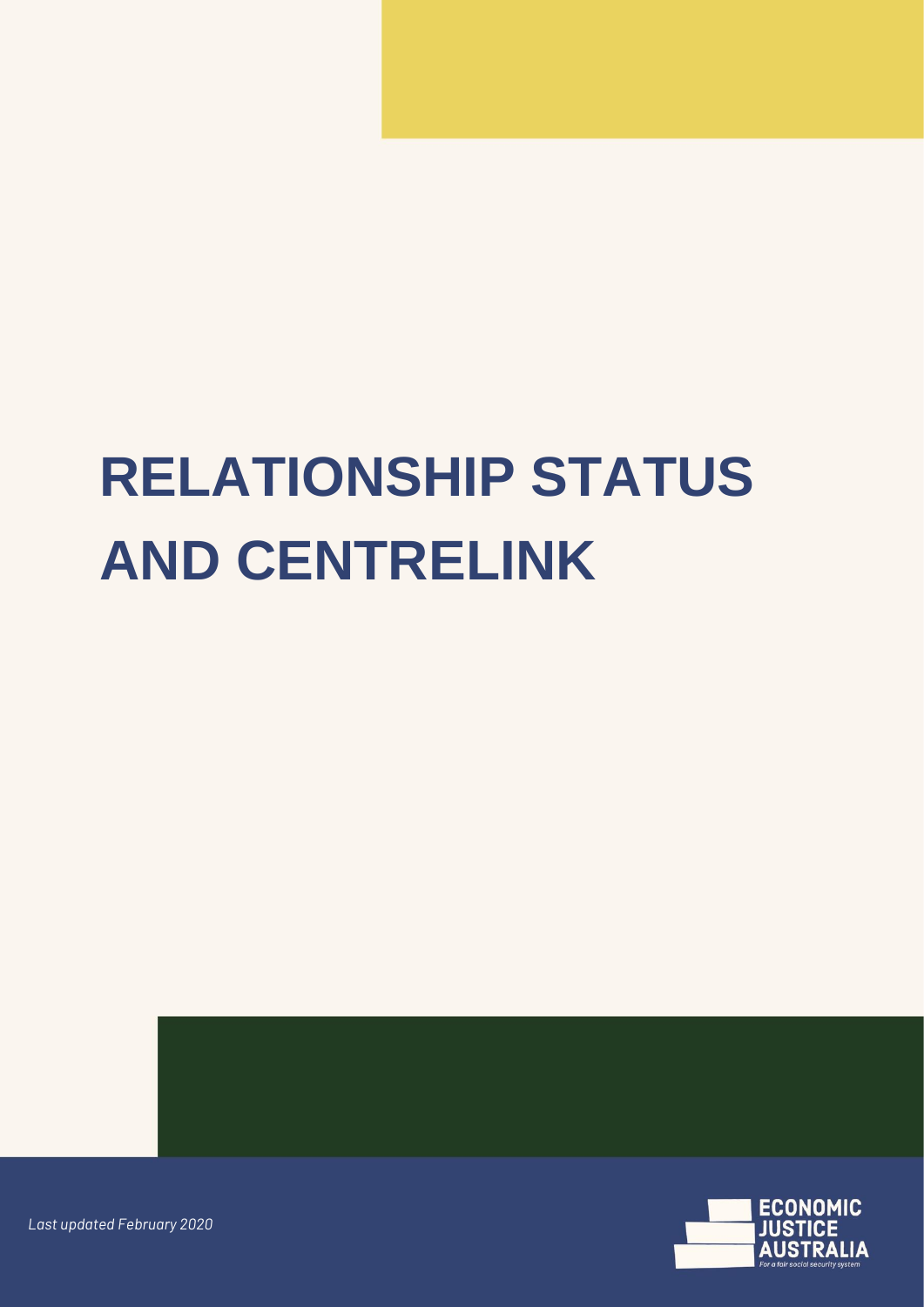

This factsheet provides information on how your relationship status affects your Centrelink payments.

Centrelink will consider whether you're a member of a couple when determining your eligibility for a payment and how much payment you are entitled to receive.

#### This factsheet covers:

- Definition of member of a couple
- How your relationship status impacts on your Centrelink payment
- What may happen if you don't tell Centrelink you are a member of a couple
- What to do if you and your partner separate
- Questions to help determine If you are a member of a couple

## **How does Centrelink define member of a couple?**

Centrelink defines member of a couple as anyone who is:

- Living together on a permanent or indefinite basis, and
- Is either married, in a registered relationship or in a de facto relationship



#### Married or in a registered relationship

If you are married or in a registered relationship, you are taken to be a member of a couple for all payments (relationships can only be registered in Victoria, Tasmania, ACT and NSW). However, Centrelink may accept that you have separated from your partner even though you are still married or have a registered relationship.

#### De facto relationship

A de facto relationship is where two people are in a 'marriage like' relationship. Not all relationships are de facto relationships. Centrelink will assess all your circumstances to determine if you are in a de facto relationship. De facto relationships affect your Centrelink payments in different ways depending on the type of payment you receive.

## **Am I a member of a couple for Centrelink purposes?**

To determine whether you are a member of a couple, Centrelink will look at your:

- Financial arrangements
- Accommodation and household set up
- Social relationship
- Sexual relationship
- Commitment to each other

Centrelink may consider you to be a member of a couple even if you consider yourself single.

You may be considered a member of a couple even if you live apart from your partner. This can happen if Centrelink does not believe that you are living separately on a permanent or indefinite basis.

If you experience domestic violence, Centrelink may use this as an indication that you are not a member of a couple.

Relationship Status and Centrelink **Page 2 of 5** and Centrelink **Page 2** of 5 See our factsheet 'Domestic Violence and Centrelink' for more information.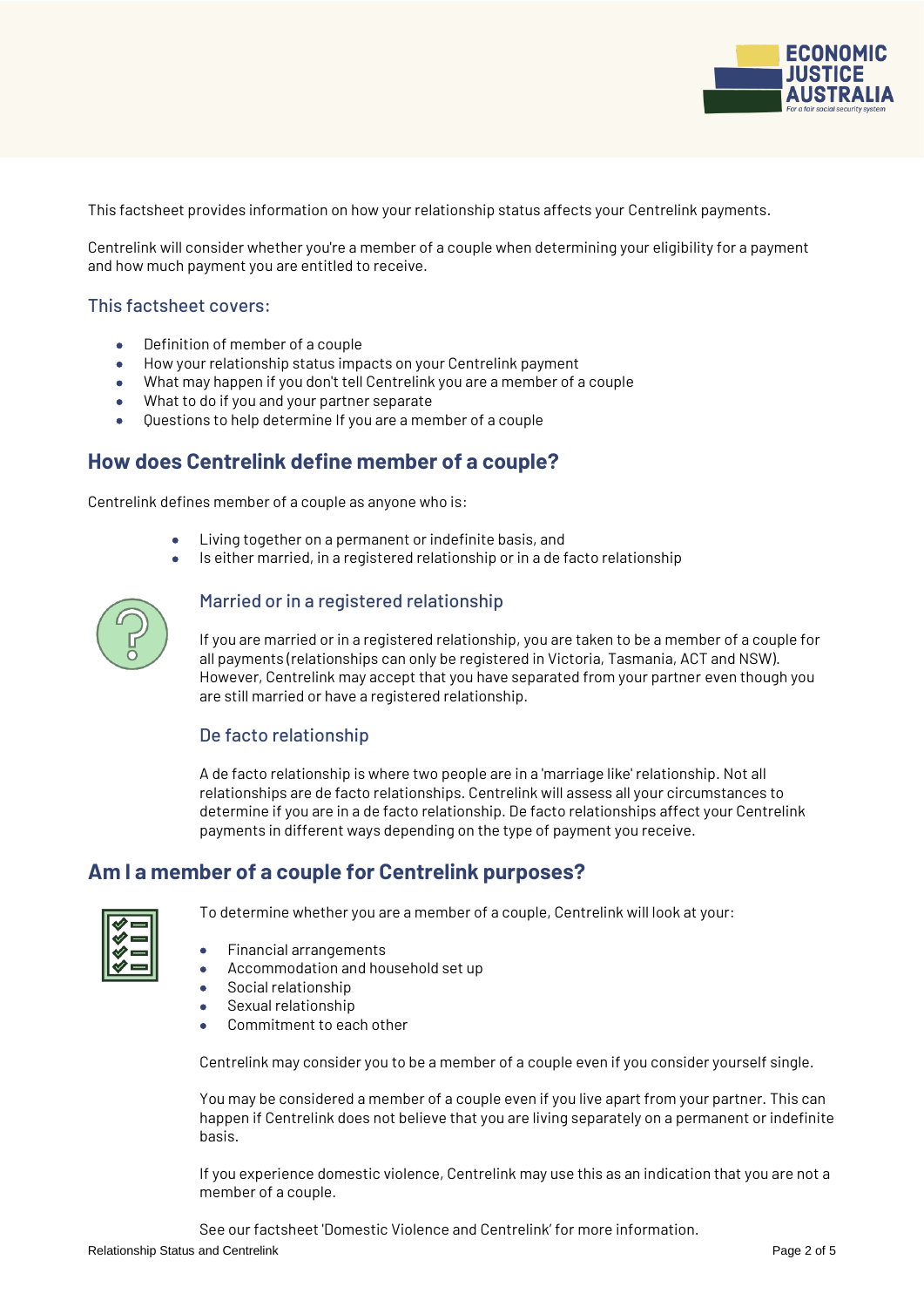

At the end of this factsheet you will find a list of questions that Centrelink considers to determine if you are a member of a couple.

If Centrelink makes a change to your payment rate or eligibility because it believes you are a member of a couple, and you disagree with this decision, you have the right to appeal. You should appeal to an Authorised Review Officer within 13 weeks of being notified of the decision in writing, but you should contact your nearest member centre for advice before you appeal.

See our factsheet 'Appealing a Centrelink Decision' for more information on appealing.

### **What happens if I don't tell Centrelink that I am a member of a couple?**

If you are receiving Centrelink payments based solely on your income and assets, and later Centrelink decides that you are a member of a couple, your payment may be cancelled and you may receive a debt.

This is because Centrelink will use your alleged partner's income and assets to determine your eligibility for, and rate of, your Centrelink payment.

If Centrelink believes you deliberately or recklessly made false statements or failed to provide Centrelink with timely or correct information to receive more money than you were entitled to, you may also be prosecuted for social security fraud.

Centrelink can investigate your relationship status by conducting interviews or contacting various institutions.

#### Investigation by interview



Centrelink may ask you or your partner to attend an interview to investigate your relationship status. If you have been invited to attend an interview with Centrelink, you should contact your closest member centre for advice before attending.

If you decide to attend the interview, Centrelink will ask you questions about your relationship with your alleged partner. These questions will be similar to the questions listed at the end of this factsheet. It is important to explain the reasons behind your personal arrangements to allow a more accurate assessment of your relationship status. For example, if you are living together for friendship or convenience, it is important to emphasise this.

If you do not attend the interview or answer the questions posed, your payments may be suspended.

If there have been periods in the past where you received payments you were not qualified for, there is no obligation on you to tell Centrelink about the **past period** to talk to Centrelink or answer questions about it. This is because you have a right not to self-incriminate.

#### Contacting various institutions

Centrelink may contact banks, employers, Australia Post, telephone companies, motor transport authorities and government departments like the immigration or tax department. They will use the records they obtain from these institutions to determine your relationships status.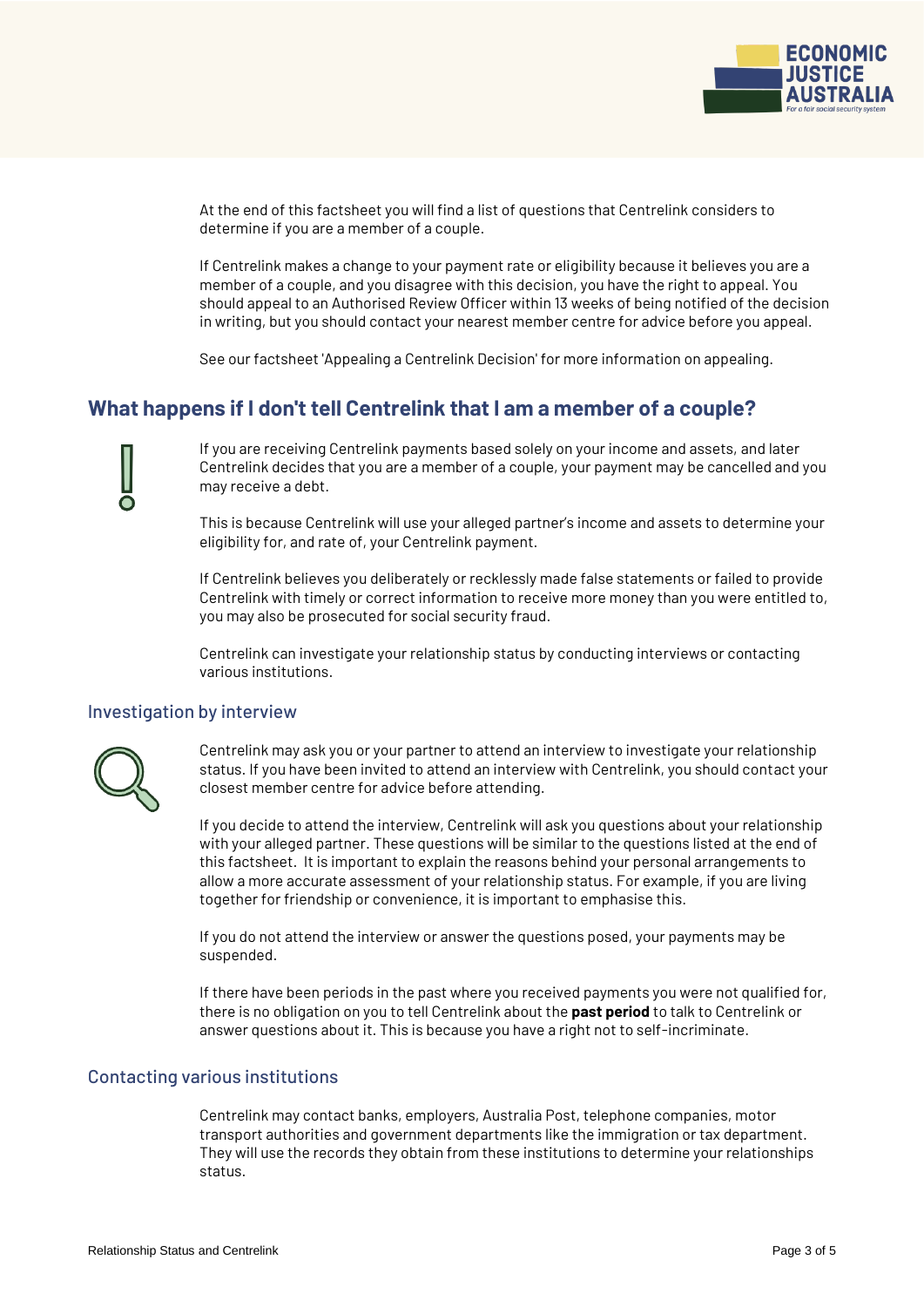

# **What do I do if my partner and I have separated?**

If your relationship status has changed, you should let Centrelink know within 14 days of the change. You will likely be required to fill out Centrelink's Separation Details Form to provide information about your changed relationships status.

#### Separated under one roof



Even if you are still living with your ex-partner, Centrelink may consider you single. This is called 'separated under the one roof'. If you choose to continue living together, you must explain the reasons for this arrangement to Centrelink. Centrelink may ask you to provide independent evidence of your relationship breakdown, for example from doctors, counsellors or community leaders. There is no legal requirement to provide this evidence, but it can be helpful to assist Centrelink in assessing your relationship.

# **Questions to help determine if you are a member of a couple**

#### Financial arrangements

- Do you provide financial support for each other? If so, how often and why?
- Do you have any joint bank accounts?
- Do either of you have access to the other's separate bank account(s)?
- Do you have any joint loan(s) or joint credit cards?
- Whose name is on the utility accounts (e.g. telephone, electricity, gas)?
- Who pays the bills and how do you work out contributions?
- Do you jointly own assets (e.g. your home, an investment property, car or furniture)?
- Do you know about each other's financial affairs?
- Do you manage your finances on your own?
- Are either of you listed as a dependent spouse/partner for Medicare or tax purposes?
- Have either of you named the other person as a beneficiary in your will or superannuation?
- Do you lend or give each other money? If yes, how often? Why?
- If the other person lost their job or had no income, would you feel obliged to financially support them? For how long? Why?

Accommodation and Domestic Arrangements

- Do you live at the same address?
- How long have you lived there?
- Have you lived together at any other places?
- Why did you first decide to live at the same address?
- $\bullet$  Has the way you live together changed since you first lived together?
- Do you intend to continue living together in the future? If so, why?
- Do you have separate bedrooms and/or living areas?
- Whose name is on the lease or mortgage?
- If the property is bought, who is the legal owner?
- How do you arrange your domestic chores (e.g. cooking, shopping, cleaning, laundry, ironing, lawn mowing etc.)?
- If you do not live at the same address, is this arrangement temporary or permanent? Why?

#### Social relationship

- Do you share the same circle of friends?
- Do you tell each other where you are or what you are doing when you go out on a daily basis? Do you frequently go out together or separately?